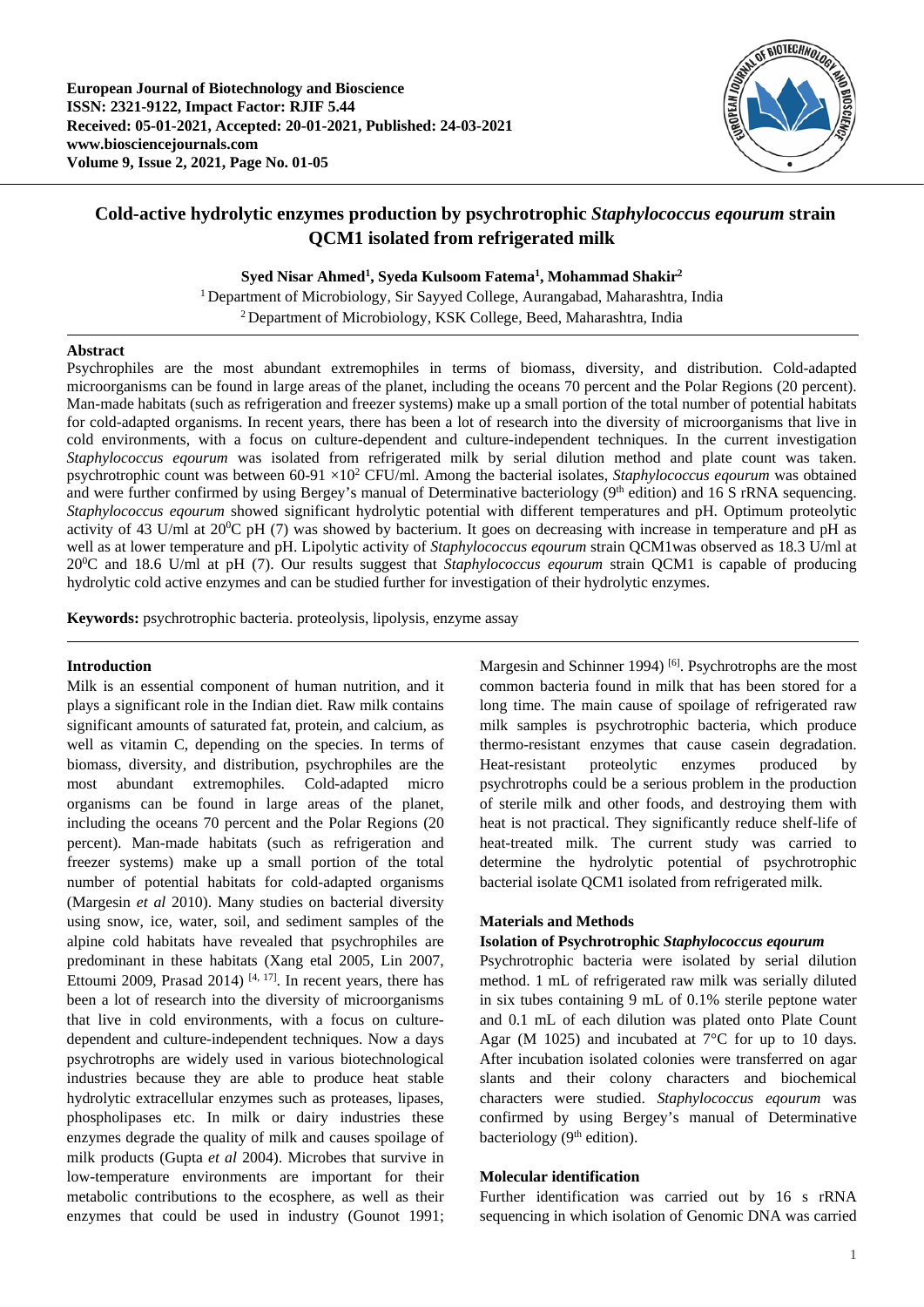out using prepman ultra sample preparation reagent (Applied biosystem, Applera, USA). The Microseq 16s rRNA gene kit was used for PCR and sequencing. The facility was availed from molecular diagnosis, Zoology Department, Dr. BAMU, Aurangabad.

Generated sequences searched for the homologous sequences in NCBI database by using BLASTn. Gene bank accession numbers were obtained for the isolates. Phylogenetic tree of 10 closely related taxa was carried out by using MEGA X software.

#### **Proteolytic activity**

After 48 hours of incubation, a clear zone of skim milk hydrolysis indicated the presence of protease producing colonies. On the basis of clear zone size, five colonies were chosen for protease production. The production of proteases was carried out in a medium that contained 10 g L– 1 glucose,  $5 \text{ g } L^{-1}$  peptone,  $5 \text{ g } L^{-1}$  yeast extract,  $1 \text{ g } L^{-1}$  $KH_2PO_4$ , and 0.2 g L<sup>-1</sup> MgSO<sub>4</sub>. 7H<sub>2</sub>O. The pH of the autoclaved broth was adjusted to 7.0 by adding sterilized Na2CO3 solution (20% m/v). The media was inoculated at 1.0% v/v with 24 h old culture and incubated at  $15 \pm 2$  °C in a refrigerated incubator shaker (Scigenics Bio- tech., India) at 100 rpm/ min for 48 h. The growth cultures were then centrifuged at  $4^{\circ}$ C at 10000 rpm for 15 minutes and the supernatant was used for protease assay. One isolate QCM1 was chosen for further investigation because it produced the maximum enzyme.

#### **Optimization of protease production**

The experiments were performed in twice, with the outcomes of the two separate observations averaged. The broth media were inoculated with the organism and incubated at  $20^0C$  to decide the optimum time period for cold-active protease production at pH (7). The enzyme activity was assessed after the samples were taken at varying intervals. The inoculated broth was incubated at varying temperatures to determine the optimal temperature at (pH 7). The best pH condition for fermentation was determined by inoculating the broth with a specific pH. The inoculated media was incubated in a static condition and in a rotary shaker at 120 rpm/min to determine the best pH condition for fermentation. The effect of inducers was explored by applying multiple inducers (bovine serum albumin, casein, skim milk, or egg albumin) to the media at a rate of 0.5 % to 1 %.

## **Lipolytic activity**

The isolate QCM1 was cultivated in the medium consisting of peptone (3%), NaCl (0.5%) and tributyrin (1%) (w/v) pH 7.0, 15 °C, 120 rpm for 24 hours [h]. The extracellular culture broth was used as enzyme source. The media was optimized by using olive oil (1% w/v), NaCl (0.5% w/v) and peptone (3% w/v). Lipase activity was measured by spectrophotometric method using paranitro phenyl palmitate (pNPP) as substrate. For optimization of temperature for enzyme catalysis, crude enzyme was assayed over different temperatures (5-55°C) at pH 7.0 in 50 mM phosphate

buffer. To determine optimum pH, enzyme was incubated at optimized temperature in the pH range of 2.0-10.0. The following buffers were used: pH 2.0-5.0 citrate phosphate buffer, pH 6.0-8.0 phosphate buffer and pH 9.0-10.0 carbonate bicarbonate buffer. For enzyme assay, 0.1 ml of enzyme was added to a 0.9 ml of pNPP substrate solution (2 mg /ml in isopropanol) and 1 ml phosphate buffer (50 mM, pH 7.0). The mixture was incubated for 1 hour at optimized conditions. The amount of para- nitrophenol (pNP) liberated was measured spectrophotometrically at 410 nm (Winkler and Stuckmann, 1979). One unit (U) of lipase activity is defined as the amount of enzyme necessary to hydrolyze 1 µmol of pNPP /min under assay conditions.

#### **Effect of pH and Temperature on lipase stability**

Thermal stability of crude enzyme was investigated by incubating the enzyme in phosphate buffer (50 mM, pH 7.0) at different temperatures ranging from 5-50°C for 1 h and aliquots were assayed for residual activity. The pH stability was tested by incubating the enzyme at 10°C in the pH range of 5.0-10.0 using different buffers at 50 mM concentration for 1 h. Buffer systems used were the same as mentioned earlier. The aliquots were assayed for residual enzyme activity. All experiments were done in triplicates.

#### **Results and Discussion**

## **Isolation and identification of proteolytic psychrotrophic bacteria**

The activity was compared to the existence of psychrotrophic proteolytic bacteria in refrigerated raw milk, which was revealed by microbiological experiments. After 7 days of incubation at  $20^{\circ}$ C, 5 distinct bacterial colonies expressing extracellular protease on milk agar media were isolated from refrigerated milk obtained from Quality Milk dairy in Aurangabad. Three possible isolates, QCM1, QCM3, QCM5 were chosen for hydrolytic potential at varying temperature and pH based on the skim milk hydrolysis zone around the colonies. One of the isolates, QCM1, was identified on the basis of morphological, biochemical characters and confirmed by using Bergey's manual of Determinative bacteriology  $(9<sup>th</sup>$  edition) as well as 16S rRNA sequencing as *Staphylococcus eqourum* strain QCM1 and received accession number MW412938 from NCBI Gene Bank. The partial sequence of 16S rRNA gene of an isolate *Staphylococcus eqourum* strain QCM1 was carried out which contain 275 bases were given below.

TTGCTCCTTTGAAGTTAGCGGCGGACGGGTGAGTA ACACGTGGGTAACCTACCTATAAGACTGGAATAAC TTCGGGAAACCGGAGCTAATGCCGGATAACATTTG GAACCGCAGGTTCTAAAGTAAAAGATGGTTTTGCT ATCACTTATAGATGGACCCGCGCCGTATTAGCTAG TTGGTAAGGTAACGGCTTACCAAGGCAACGATACG TAGCCGACCTGAGAGGGTGATCGGCCACACTGGAA CTGAGACACGGTCC AGACTCCTACGGGAG

The phylogenetic position of 10 taxa including isolate in relation to *Staphylococcus eqourum* strain QCM1 in NCBI Gene Bank is given below.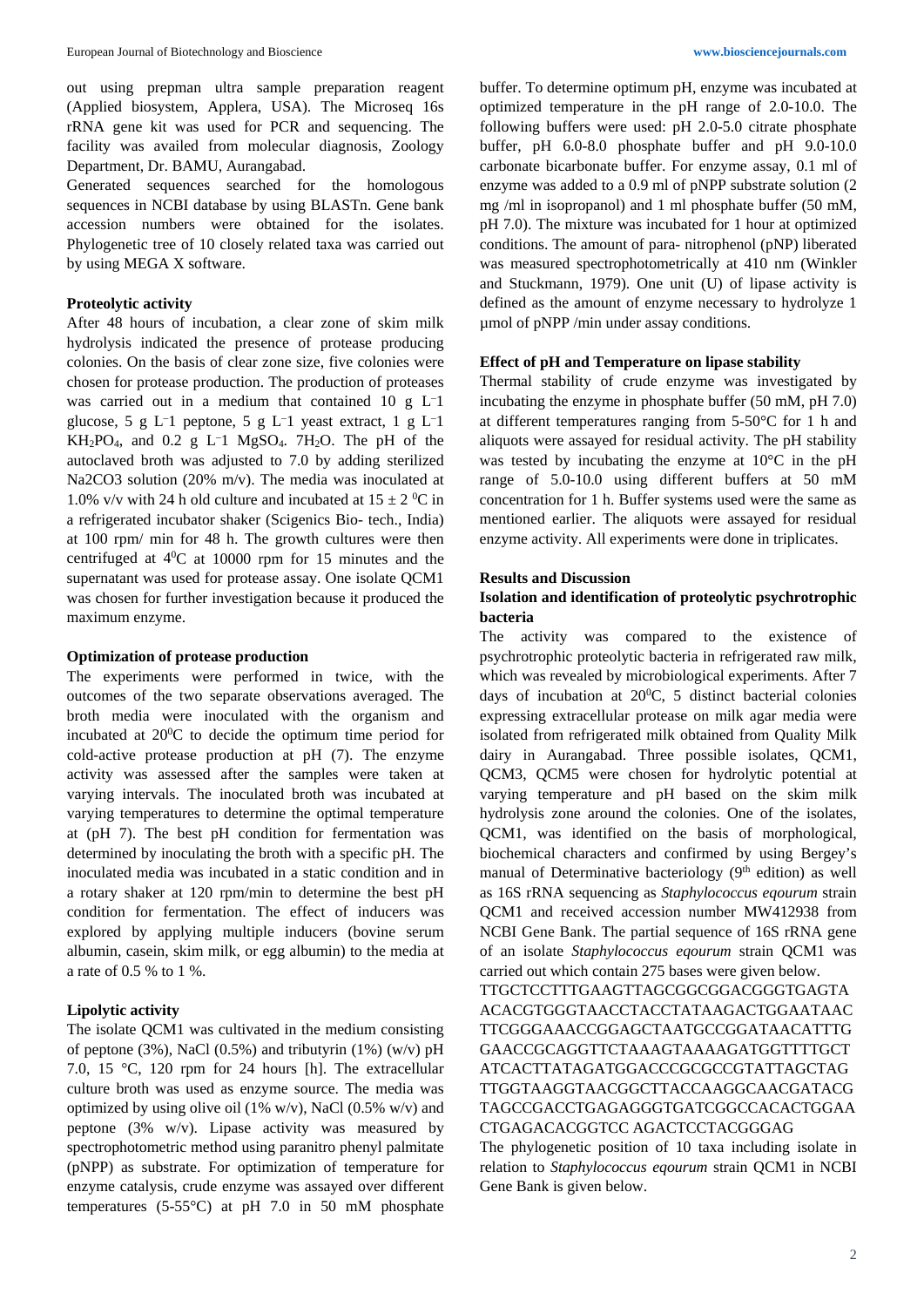

**Fig 1:** Phylogenetic position of isolated *Staphylococcus eqourum* strain QCM1 accession no MW412938 with closely related 10 taxa.

**Effect of temperature and pH on Protease production** Temperature has a significant impact on bacteria's' ability to produce protease. The cells were incubated at  $5-50$  °C in protease production medium to evaluate the influence of temperature on enzyme production while keeping all other parameters stable. Maximum production, 43.0 U mL– 1, was found at  $20^0C$  (Fig. 2A). Increases in incubation temperature above  $20^0$ C resulted in a steady decrease in enzyme activity, which was fully inhibited at  $45^{\circ}$ C. The findings showed that a large amount of enzyme produced at temperatures between  $15^{\circ}$ C and  $25^{\circ}$ C. As a consequence, it's advisable that for industrial purposes, minimal temperature gradient in enzyme production is preferable. The pH of a culture has a major impact on enzymatic processes and compound transfer through the cell membrane. The maximum enzyme production was obtained at pH (7), 43.0 U mL–1, after 5 days of incubation (Fig. 2B).



**Fig 2:** (A) Effect of temperature on protease production. (B) Effect of pH on protease production.

#### **Effect of temperature and pH on lipase production**

Optimized medium containing olive oil (1% w/v), NaCl  $(0.5\% \text{ w/v})$  and peptone  $(3\% \text{ w/v})$  was used to determine optimum enzyme activity at different temperature and pH. The effect of temperature was measured by using the standard assay protocol at temperatures varying from 10-55  ${}^{0}C$  and pH (5-10). The enzyme was pre-incubated at different temperatures for 3 hours to evaluate the protease stability with temperature changes, and enzyme activity was calculated as per standard protocol. Maximum lipase activity of 18.3 U/ml was observed when the isolate *Staphylococcus eqourum* QCM1 was grown at 20°C (Figure

3A). Earlier, optimum temperature of 28°C was reported for *Halomonas* sp. (Dang *et al.*, 2009). Citrate phosphate (pH5– 6), sodium phosphate (pH7), Tris–HCl (pH 8) and glycine– NaOH (pH9–11) were used to determine the optimal pH for enzyme activity. The activity of reaction mixtures was measured after they were incubated for 30 minutes at  $20^{\circ}$ C. Pre-incubating protease without substrate at different pH values  $(5-10)$  for 1 hour at 20<sup>0</sup>C was used to determine its stability. At each exposure, the residual enzyme activity was calculated using a standard assay. Optimum pH for lipase production was found to be 18.6 U/ml at pH 7.0 (Figure 3B).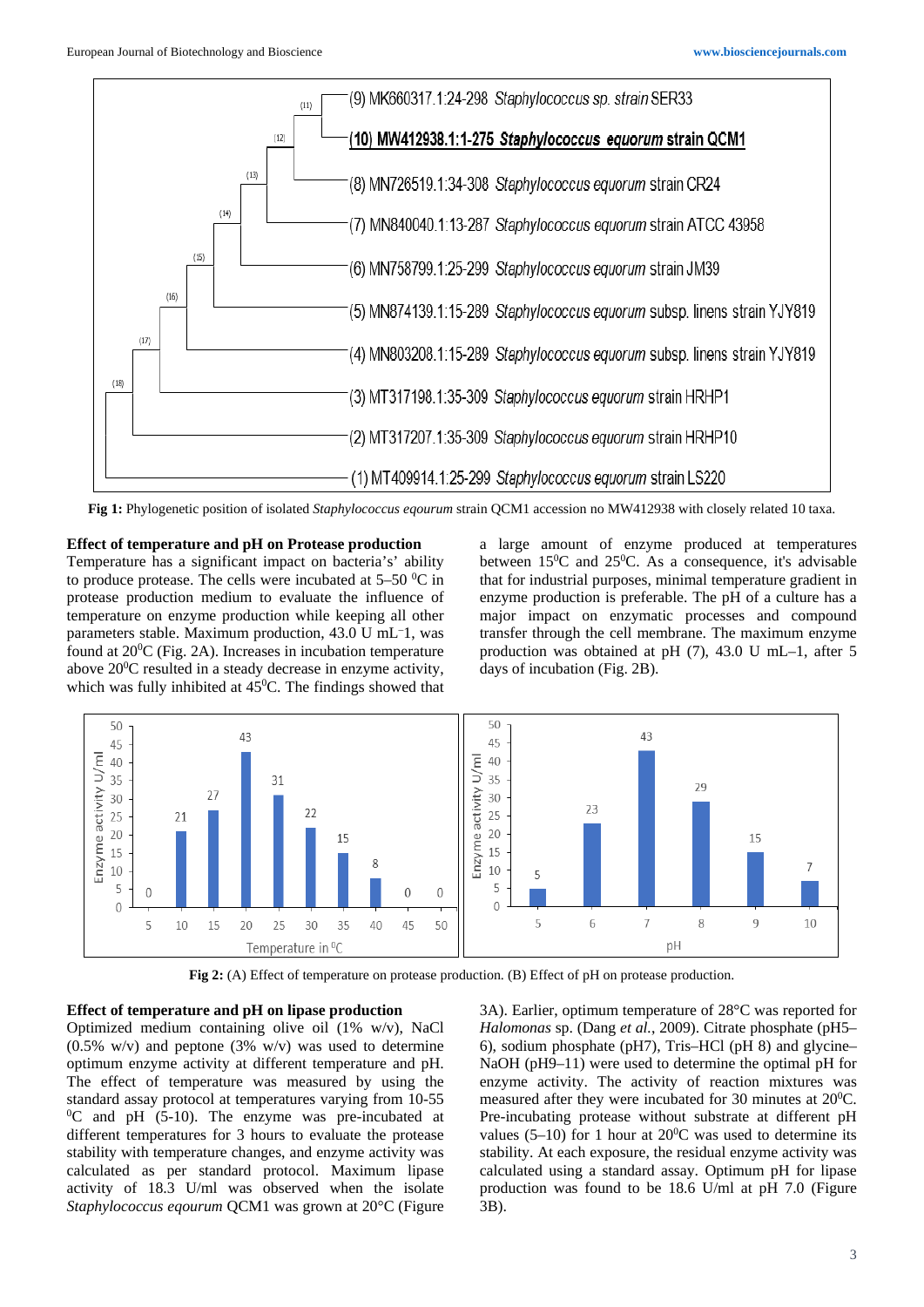

**Fig 3:** (A) Effect of temperature on lipase production. (B) Effect of pH on lipase production.

According to the current microbial research, refrigerated milk may be a rich source of technologically important microbes. Like many hydrolytic enzymes, the protease and lipase from *Staphylococcus eqourum* QCM1 is secreted largely at the late exponential phase of growth with maximum production at 20<sup>0</sup>C and pH 7.0 (Baghel *et al.* 2005). The protease and lipase from *S. eqourum* QCM1 showed maximum activity at  $20^{\circ}$ C, and thus can be classified as a cold-active hydrolytic enzyme (Morita 1975). As a consequence, implementing *S. eqourum* hydrolytic enzymes in detergent industries may increase the removal of protein and fats containing stains significantly. Psychrophilic enzymes have greater activity at low to moderate temperatures than their mesophilic counterparts, and their biotechnological potential has prompted increased interest in recent years.

#### **Acknowledgement**

Author is thankful to Principal Dr. Shaikh Kabeer Ahmed for providing necessary support for this research work.

## **Conflict of Interest**

The Authors declare no conflicts of interest.

#### **References**

- 1. Baghel VS, Tripathi RD, Ramteke PW, Gopal K, Dwivedi S, Rai UN *et al*. Psychrotrophic proteolytic bacteria from cold environment of Gangotri glacier, Western Hi- malaya, India. Enzyme Microb. Technol 2005;36(5-6):654-659.
	- doi:10.1016/j.enzmictec.2004.09.005.
- 2. Beg QK, Gupta R. Purification and characterization of an oxidation stable, thiol dependent serine alkaline protease from *Bacillus mojavensis. Enzyme Microb. Technol* 2003;32(2):294-304. Doi:10.1016/S0141-0229 (02)00293-4.
- 3. Dube S, Singh L, Alam SI. Proteolytic anaerobic bacteria from lake sediment of Antarctica. *Enzyme Microb. Technol* 2001;28(1):114-121. Doi:10.1016/ S0141-0229(00)00287-8.
- 4. Ettoumi B, Raddadi N, Borin S, Daffonchio D *et al*. Diversity and phylogeny of culturable spore-forming Bacilli isolated from marine sediments. J. Basi Microbiol 2009;49:S13-S23.
- 5. Gerday C, Aittaleb M, Bentahir M, Chessa JP, Claverie P, Collins T *et al*. Cold-adapted enzymes: from fundamentals to biotechnology. *Trends Biotechnol* 2000;18(3):103-107. Doi:10.1016/S0167-7799(99)014

13-4. PMID: 10675897.

- 6. Gounot AM. Bacterial life at low temperature: physiologi- cal aspects and biotechnological implications. J. Appl. Bacteriol 1991;71(5):386-397. PMID: 1761432.
- 7. Hoffmann M, Decho AW. Proteolytic enzymes in the marine bacterium *Pseudoalteromonas atlantica*: post secretional activation and effects of environmental conditions. Aquat. Microb. Ecol 2000;23:29-39. Doi:10.3354/ame023029.
- 8. Hoshino T, Ishizaki K, Sakamoto T, Kumeta H, Yumoto I., Matsuyama H, Ohgiya S. Isolation of a *Pseudomonas* species from fish intestine that produces a protease active at low temperature. *Lett. Appl. Microbiol* 1997;25(1):70-72. Doi: 10. 1046/j.1472- 765X.1997.00183.x. PMID: 9248084.
- 9. Irwin JA, Alfredsson GA, Lanzetti AJ, Gudmundsson HM, Engel PC. Purification and characterization of a serine peptidase from the marine psychrophile strain PA-43. *FEMS Microbiol. Lett* 2001;201(2):285-290. doi:10.1111/j.1574-6968.2001. tb10770.x. PMID:1147 0375.
- 10. Kuddus M, Ramteke PW. A cold-active extracellular metalloprotease from *Curtobacterium luteum* (MTCC 7529): enzyme production and characterization*.* J. Gen. Appl. Microbiol 2008; 54:393-398. Doi:10.2323/ jgam.54.385. PMID: 19164882.
- 11. Liu Y, Yao T, Kang S, Jiao N *et al*. Microbial community structure in major habitats above 6000 m on Mount Everest. Chin. Sci. Bull 2007;52:2350-2357.
- 12. Lowry OH, Rosebrough NJ, Farr AL, Randall RJ. Protein measurement with the Folin phenol reagent*.* J. Biol. Chem 1951;193(1):265-275. PMID:14907713.
- 13. Margesin R, Schinner F. Characterization of metalloprotease from psychrophilic *Xanthomonas maltophilia.*  FEMS Microbiol. Lett 1991;79(2-3):257-262. doi:10.1111/j.1574-6968. 1991.tb04538.x.
- 14. Margesin R, Schinner F. Properties of cold adapted microorganisms and their potential role in biotechnology. J. Bio- technol 1994;33(1):1-14. Doi:10.1016/0168-1656(94)90093-0.
- 15. Margesin R, Feller G, Gerday C, Russell NJ. Coldadapted microorganisms: adaptation strategies and biotechnological potential. *In* The encyclopedia of environmental microbiology. *Edited by* G. Bitton. Wiley, New York 2002;2:871-885.
- 16. Margesin R, Dieplinger H, Hofmann J, Sarg B, Lindner H. A cold-active extracellular metalloprotease from